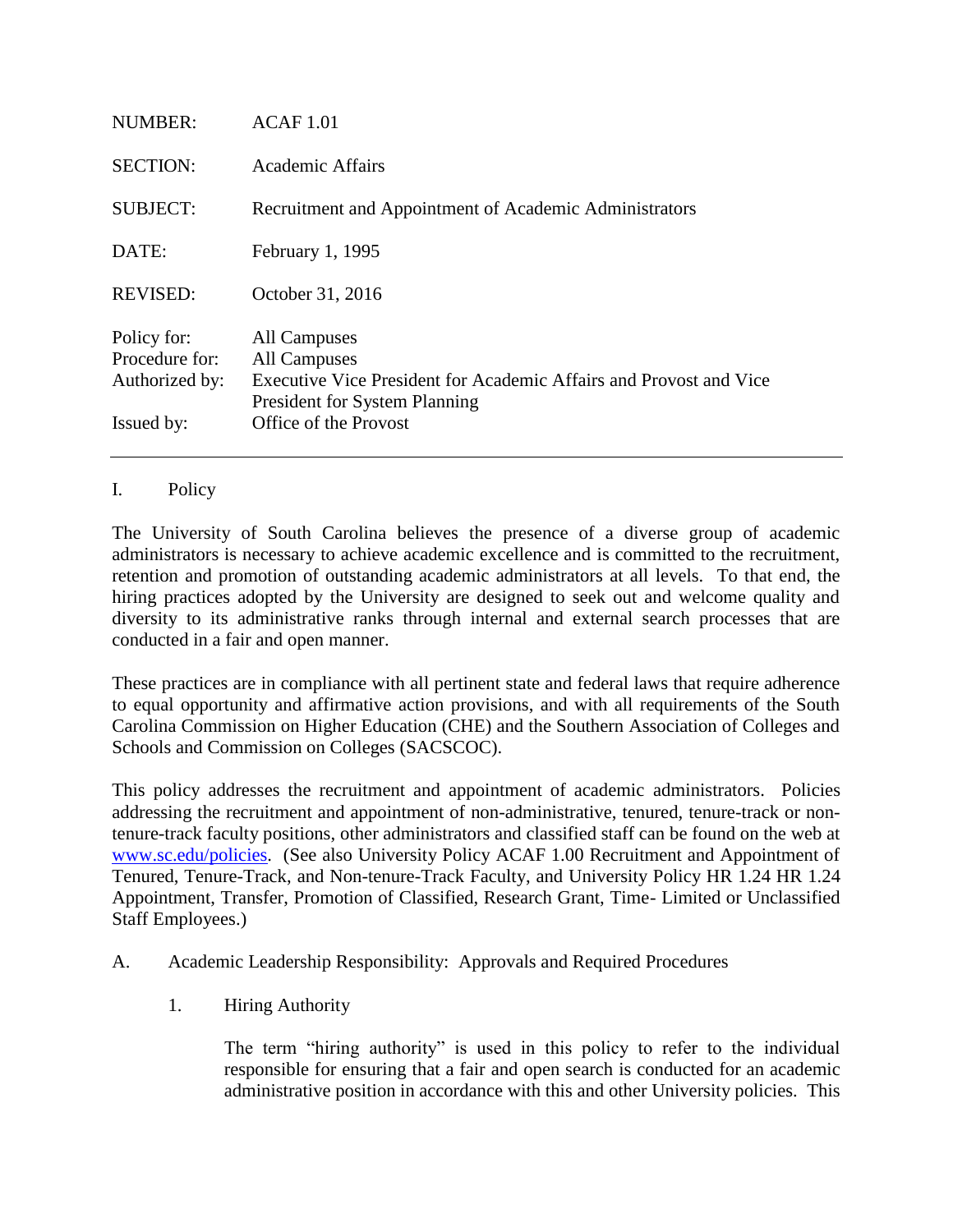individual must be identified prior to the initiation of recruitment for the vacant position and named in the official search record.

The hiring authority is the supervisor of record and/or the individual who will make the final hiring decision. The approval of the hiring authority is required at each stage of the search process although this responsibility may be delegated in writing. All individuals in academic administrative positions serve at the pleasure of the hiring authority.

The president grants the executive vice president for academic affairs and provost oversight of all academic administrator searches conducted on the Columbia campus for positions that do not report directly to the president. The same oversight is granted to the chancellors of Palmetto College and the comprehensive campuses.

2. University, Campus, and Unit Leadership Positions

A documented search process is required for all academic administrative positions whether the search is internal or external. The hiring authority will determine the scope and structure of the search process prior to the initiation of a search, in consultation with the next highest administrative office when appropriate.

- a. On the comprehensive campuses, these positions include:
	- chancellor
	- vice chancellor, or chancellor title prefixed by one or more of the words executive, senior, and vice

All other academic administrative positions on the comprehensive campuses are appointed using campus-specific policies and procedures in the respective *Faculty Manuals.*

- b. On the Columbia campus, these positions include:
	- executive vice president for academic affairs and provost
	- associate provost, or provost title prefixed by one or more of the words assistant, associate, deputy, senior and vice
	- **academic vice president**
	- vice president reporting to the executive vice president for academic affairs and provost
	- assistant or associate vice president of a unit reporting to the executive vice president for academic affairs and provost or to an academic vice president
	- **a** academic dean
	- associate dean, or dean title prefixed by one or more of the words assistant, associate, executive, senior and vice
	- **a** academic department chair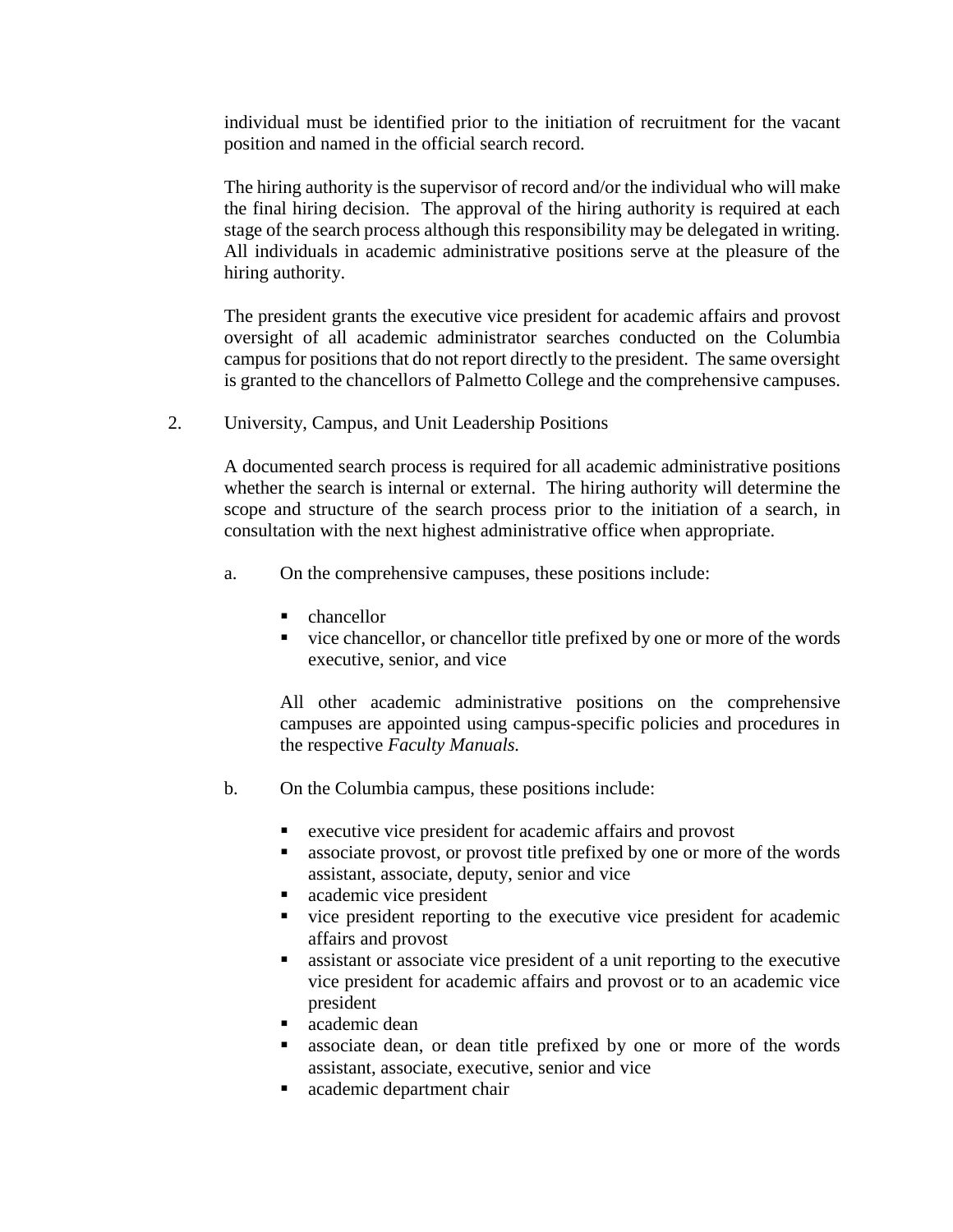- academic division head
- school director within a college
- academic program director
- institute/center director reporting to the executive vice president for academic affairs provost or to a vice president reporting to the executive vice president for academic affairs and provost or to an academic vice president
- **i** institute/center director reporting to a dean
- c. For Palmetto College campuses, these positions include:
	- chancellor
	- vice chancellor
	- assistant vice provost, or provost title prefixed by one or more of the words assistant, associate, senior and vice
	- campus dean

All other academic administrative positions on the Palmetto College campuses are appointed using campus-specific policies and procedures in the *Palmetto College Campuses Faculty Manual.*

3. Required Approvals

In addition to the approval of the hiring authority, the following levels of approval are required prior to extending an offer of employment for an academic administrative position. These required approvals apply to both external and internal searches.

a. USC System

The approval of the president is required prior to permanent or interim appointment to the following positions:

- executive vice president for academic affairs and provost
- chancellor
- **a** academic vice president
- b. Columbia
	- i. The prior approval of the executive vice president for academic affairs and provost and the president is required if the candidate of choice will also be appointed to a faculty position with tenure or at the rank of professor. Approval of the Board of Trustees is required for appointments with tenure.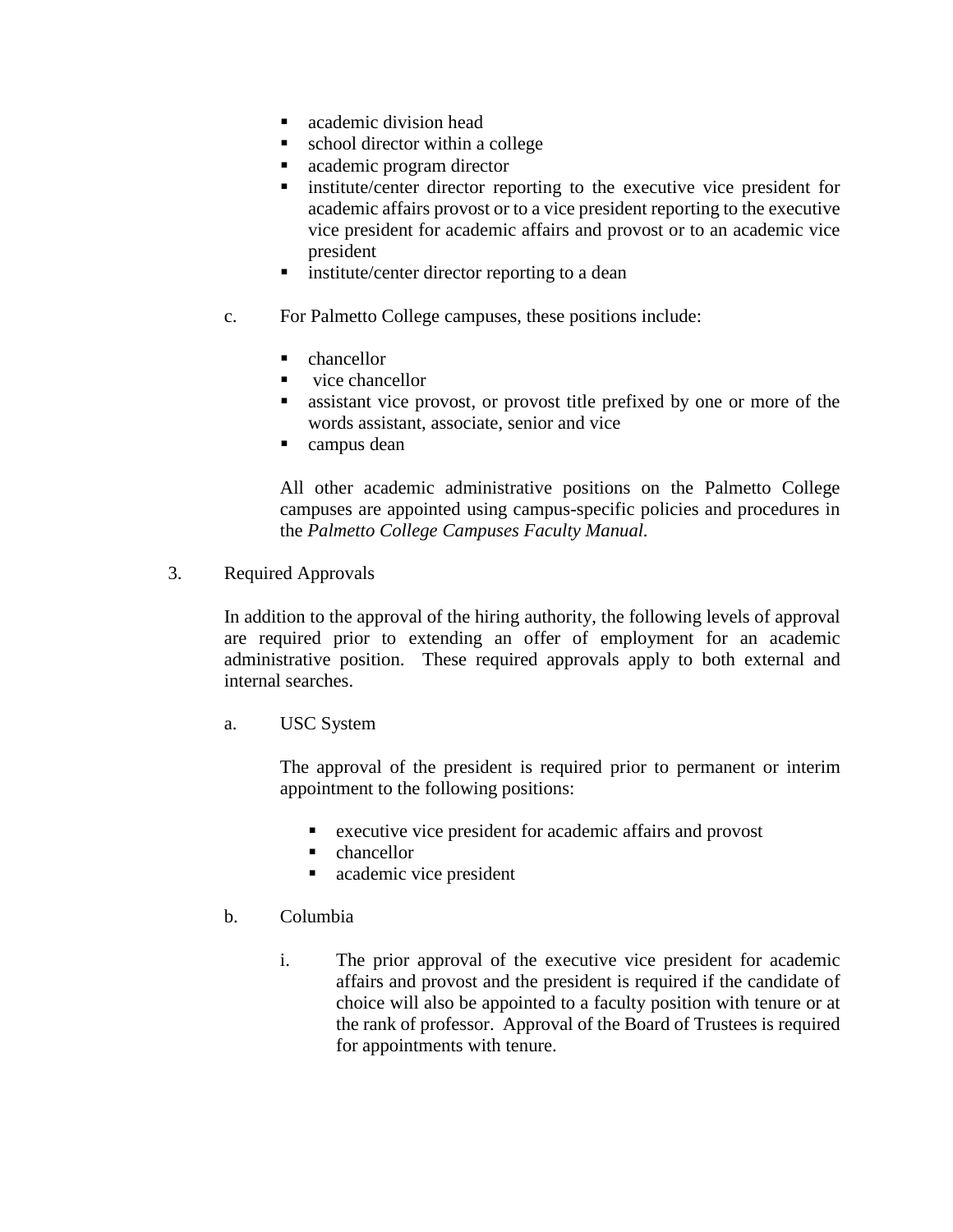- ii. The approval of the executive vice president for academic affairs and provost is required prior to permanent or interim appointment to the following positions:
	- vice president reporting to the executive vice president for academic affairs and provost
	- associate provost or provost title prefixed by one or more of the words assistant, associate, deputy, senior and vice
	- academic dean
	- **assistant or associate dean**
	- academic division head
	- school director within a college
	- institute/center director reporting to the executive vice president for academic affairs and provost or to a vice president reporting to the executive vice president for academic affairs and provost
- iii. The approval of the executive vice president for academic affairs and provost and the appropriate vice president is required prior to appointment of an assistant or associate vice president if the vice president reports to the executive vice president for academic affairs and provost.
- iv. The approval of the president and executive vice president for academic affairs and provost is required prior to appointment of an assistant or associate vice president if the vice president is an academic vice president.
- c. Comprehensive Campuses

The approval of the president and the chancellor is required prior to the permanent or interim appointment of a senior or executive vice chancellor on a comprehensive campus.

d. Palmetto College Campuses

The approval of the president and the chancellor is required prior to the permanent or interim appointment of a Palmetto College campus dean, or associate or assistant dean on the Palmetto College campuses.

4. Exceptions

In very unusual circumstances, the president, executive vice president for academic affairs and provost or chancellor may grant exceptions to this policy for their areas of responsibility, in consultation with the executive assistant to the president for equal opportunity programs.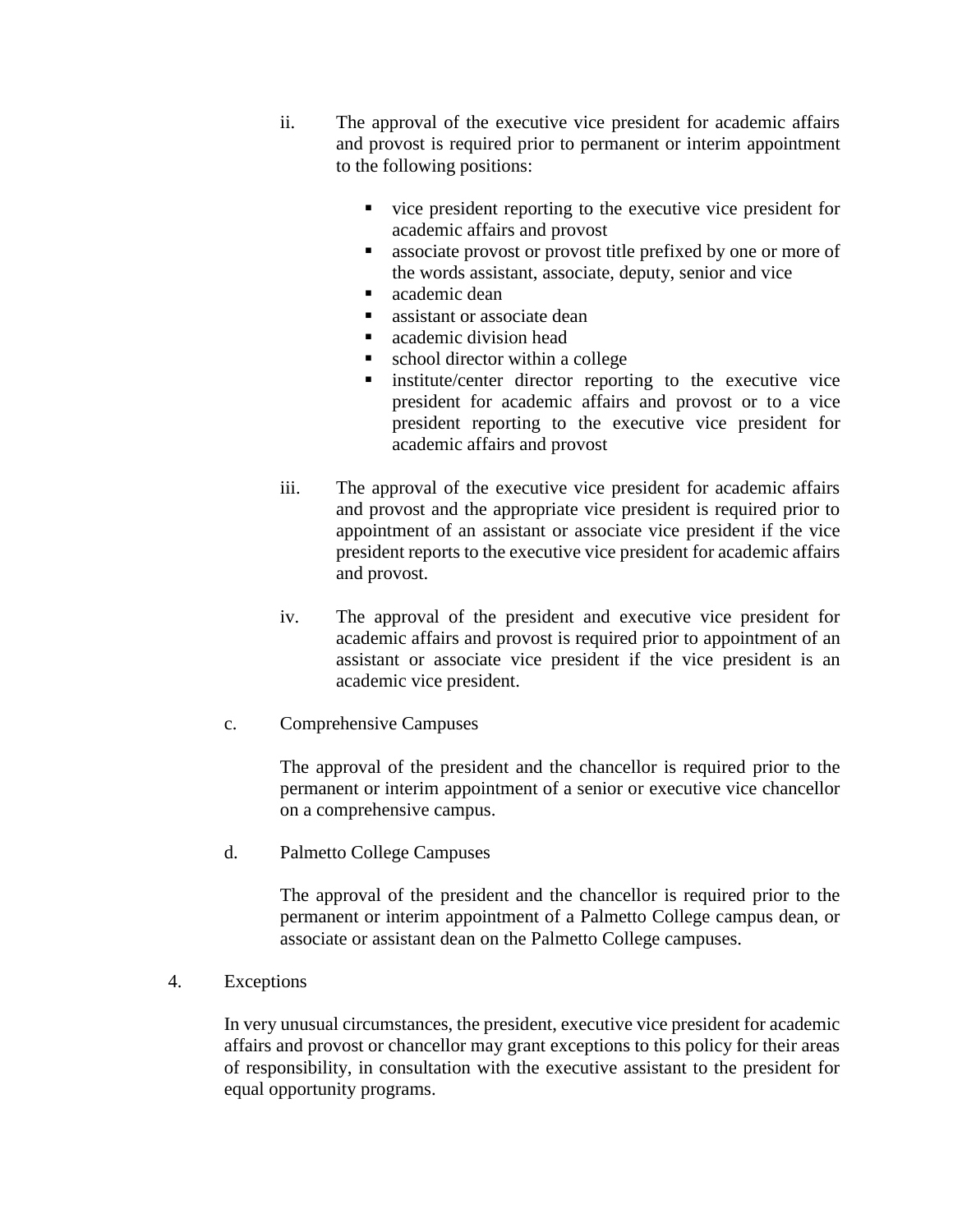B. Equal Employment Opportunity and Equity in Hiring Practices

Academic administrators, including the president, executive vice president for academic affairs and provost, senior vice provosts, vice provosts, vice presidents, chancellors, and vice chancellors are responsible for ensuring that policies, procedures, and practices in academic units are consistent and in compliance with federal and state equal employment opportunity and educational access/opportunity laws, rules and regulations. These administrators hold their subordinate administrators responsible for implementing these policies and procedures for academic administrator searches at all levels of the University.

- 1. It is the policy of the University of South Carolina to recruit, hire, train, promote, tenure, and otherwise make educational and personnel decisions without regard to race, color, religion, sex, gender, national origin, age, disability, sexual orientation, or veteran status (except where sex or age is a bonafide occupational qualification). See University Policies EOP 1.00 Equal Opportunity and Affirmative Action and EOP 1.04 Non-Discrimination Policy.
- 2. All searches must be conducted in a fair and open manner, with documented efforts to develop the strongest and most diverse pool possible. All applicants must be equitably evaluated.
- C. Freedom of Information Act

Search committees at the University fall within the definition of a "public body" found in the South Carolina Freedom of Information Act (FOIA). Therefore, all search committees must operate within the requirements of FOIA. See also University Policy UNIV 2.00 Freedom of Information Policy.

- II. Procedure
- A. Search Committee Composition

Search committees must be representative of the University community's diversity as it relates to race, gender, and tenure status whenever possible and practical. The proportion of tenured, tenure-track, and non-tenure-track faculty members will be determined by the hiring authority and should reflect the mission of the unit and the relative proportions of the faculty within the unit.

The hiring authority or his/her designee will select the search committee members, in consultation with departmental or unit faculty, and appoint a chair of the committee. When deemed appropriate by the hiring authority, committee members may be elected by the faculty and/or staff of the unit.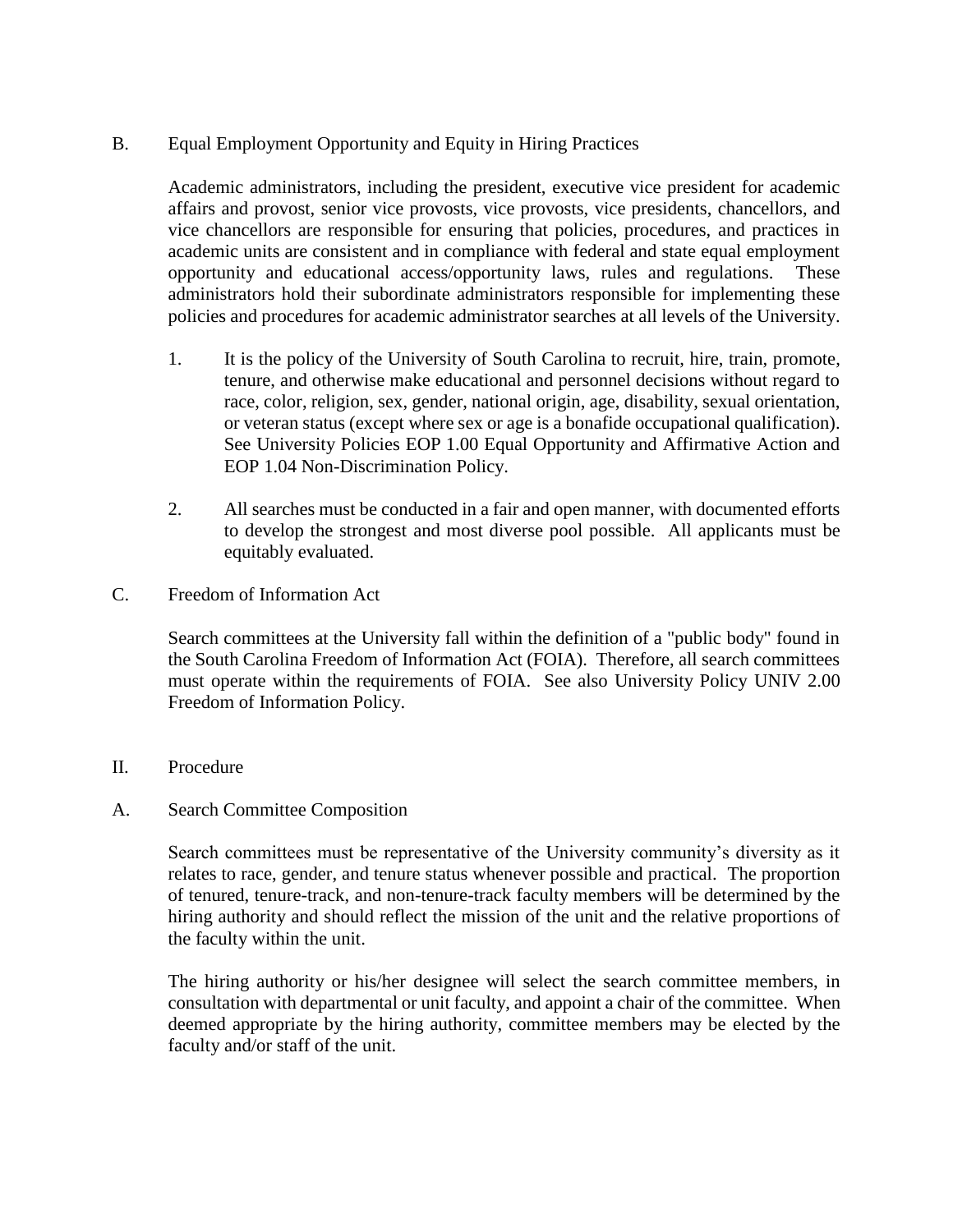- 1. For academic department chair searches on the Columbia campus, please see Section II.D. below. See also University Policy ACAF 1.24 Selection and Appointment of Department Chairs.
- 2. For other academic administrator position searches on the Columbia campus, the majority of the search committee members will be regular full-time employees who hold continuing appointments.
- B. Internal Searches

Internal searches for academic administrative positions are conducted by a search committee constituted by the hiring authority.

- 1. Units conducting internal searches must advertise the vacancy within the University and consider all applicants fairly using the process outlined in this policy.
- 2. The hiring authority may consider only applicants with the necessary qualifications as defined in the position announcement. At least two persons should be considered by the hiring authority unless only one has the necessary qualifications, or only one qualified person applies for the position.
- 3. The University's commitment to affirmative action and equal opportunity should be conveyed to all participants in internal search processes including search committee members and potential candidates.
- 4. The hiring authority shall notify all appropriate constituents of the position announcement and instruct them how to apply or make a nomination. The hiring authority should also advertise the position internally.
- 5. Appointments to academic administrative positions using internal searches must be approved by the hiring authority and the Office of Equal Opportunity Programs. The hiring authority must submit a summary of the search to the executive vice president for academic affairs and provost or appropriate academic administrator, with a copy to the Office of Equal Opportunity. The summary must include at a minimum:
	- a list of the individuals/groups involved in evaluating the applicants;
	- a description of the size and composition of the applicant pool;
	- a record of the numeric vote of the department or unit (if applicable); and
	- a description of the candidate of choice including a summary of the candidate's experience and credentials.
- C. Employees Holding Both Administrative and Faculty Titles

When a person originally appointed to an administrative or other non-tenure track position is subsequently moved to a tenure-track faculty position, the time served in the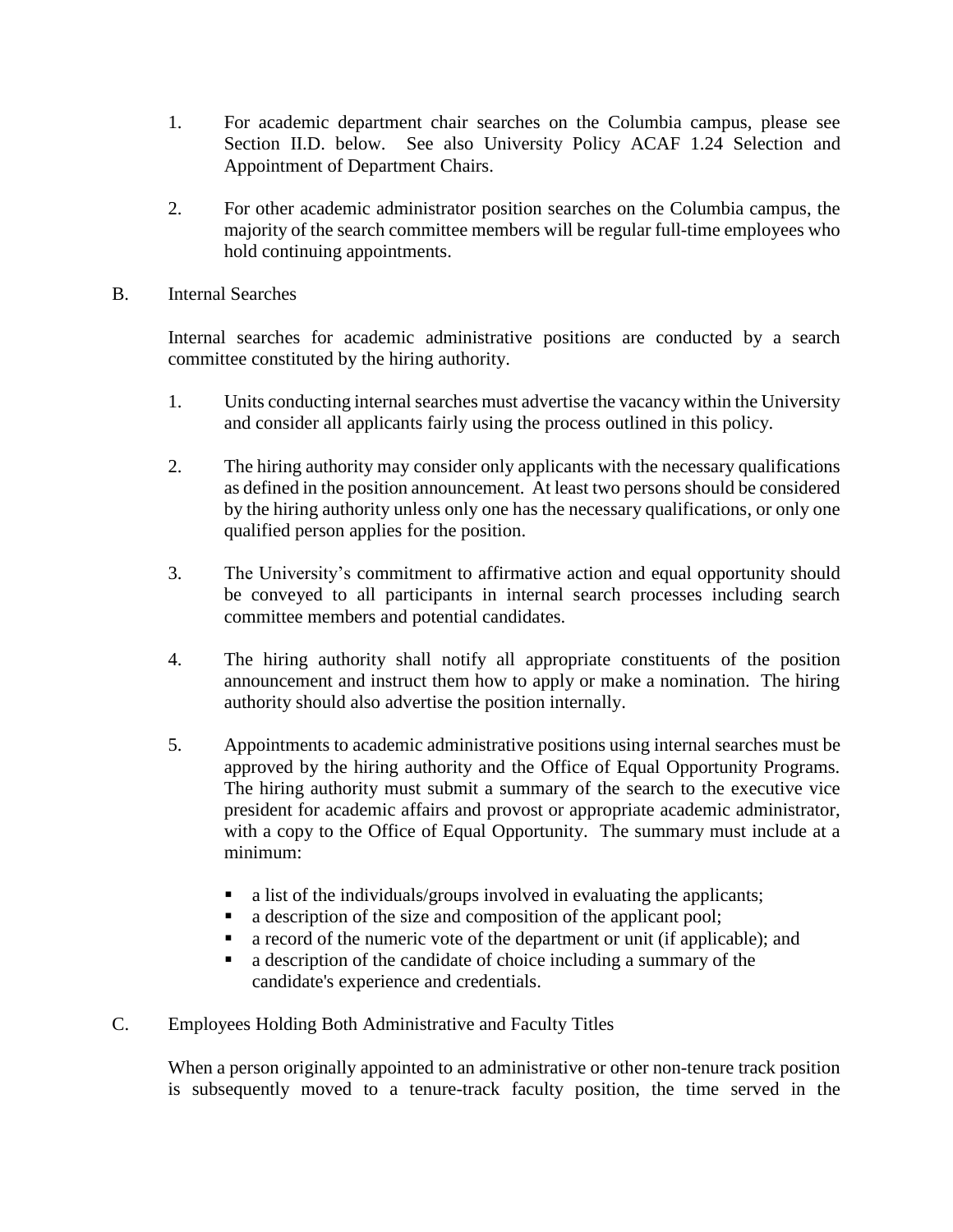administrative or non-tenure-track position is not considered part of the probationary period for tenure consideration. A full-time administrator later appointed to a position as an assistant professor, associate professor, or professor is not excused from the unit criteria for tenure and/or promotion.

When a person originally appointed to a tenure-track faculty position is assigned administrative duties or appointed to an administrative position, the administrative assignment does not preclude the running of the probationary period unless an extension of the probationary period is obtained pursuant to applicable university policy. See also USC Columbia *Faculty Manual*, Section 2.

An individual appointed to an administrative position may also be awarded a faculty title, in accordance with their level of education, experience, and accomplishments. In that case, the appropriate approval steps for a faculty hire at that level must also be followed.

- 1. The faculty title must be one of the titles listed in University Policy ACAF 1.06 Academic Titles for Faculty and Unclassified Academic Staff, and the individual must meet the eligibility criteria for the title as outlined in the policy.
- 2. An individual appointed to an administrative position will not normally be considered for tenure or promotion in faculty rank while in the administrative position unless approved unit criteria allow the consideration(s). The inclusion of an academic title in an appointment obligates the individual to follow the same rules and procedures as faculty of similar rank or title in the department or college (i.e., tenure and promotion procedures, probationary periods, etc.) This should be stated in the offer letter.
- 3. Awards of faculty rank must be approved prior to the offer of employment by the department chair or academic program director, the departmental or college tenure and promotion committee (if applicable), the college/school dean, the executive vice president for academic affairs and provost, and the president (if applicable). On the Palmetto College campuses, the approval must be received from the department/division chair or director, the tenure and promotion committee (if applicable),, the campus dean, the chancellor and president. On the comprehensive campuses, the approval must be received from the executive/senior vice chancellor for academic affairs and the chancellor.
- 4. Appointments with tenure must be approved by the executive vice president for academic affairs and provost or chancellor and the president prior to extending an offer of employment. Appointments with tenure must also be approved by the Board of Trustees. See also University Policy ACAF 1.00 Recruitment and Appointment of Tenured, Tenure-Track, and Non-tenure-Track Faculty Positions.
- 5. Salaries for administrative employees with faculty rank should be determined in accordance with Section II.E. below. Appointment letters must explicitly define the basis for the initial salary, as well as the conversion that will be used in the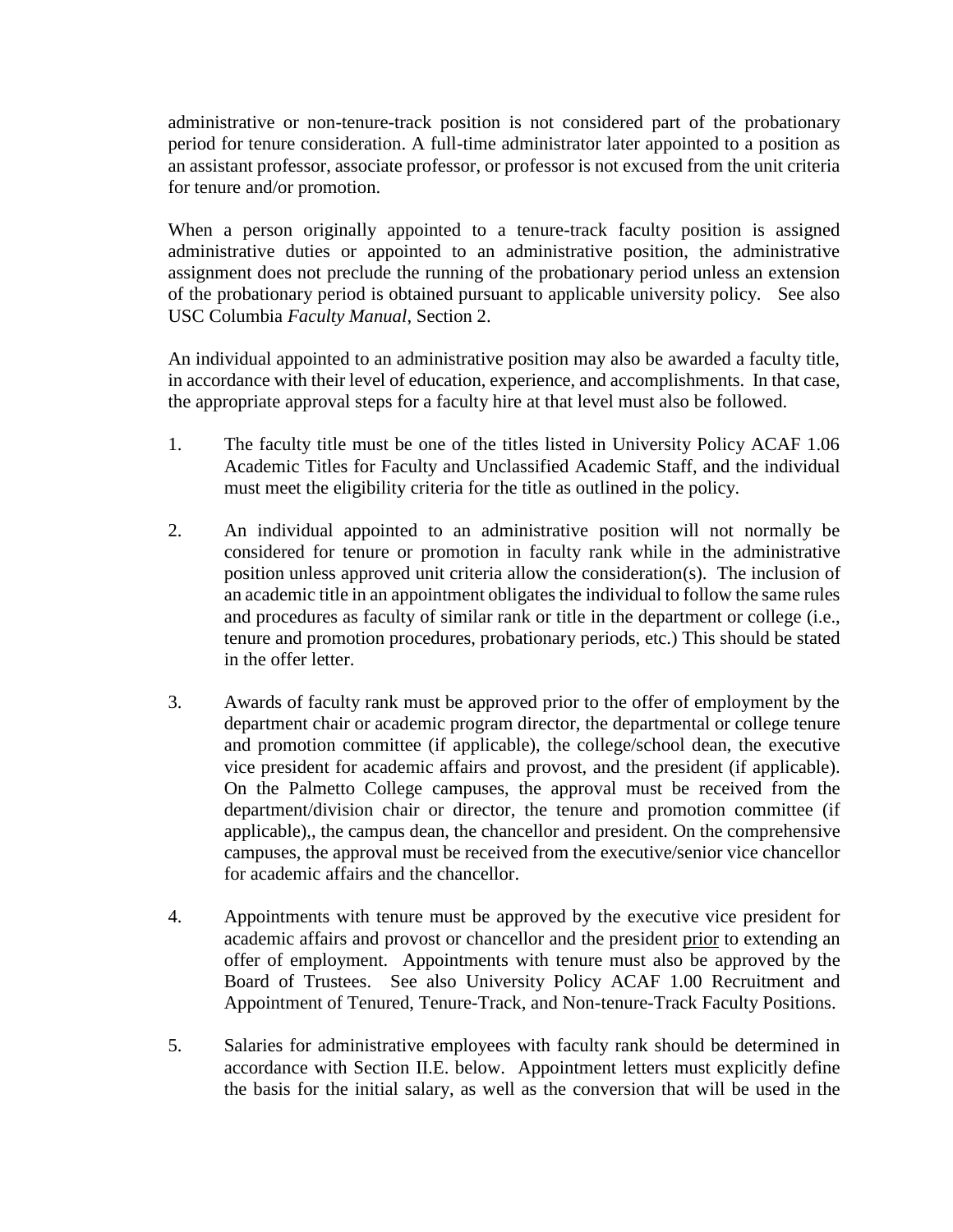future if change to a different appointment basis is made (i.e., twelve-month to ninemonth, etc.).

D. Terms of Appointment

Appointments to academic administrative positions may be permanent/continuous or for limited terms of three to five years, as stated in the offer letter at the time of hire.

The following positions will normally be appointed on a twelve-month basis:

- executive vice president for academic affairs and provost
- associate provost or provost title prefixed by one or more of the words assistant, associate, deputy, senior and vice
- vice president reporting to executive vice president for academic affairs and provost
- **a** academic vice president
- **-** chancellor
- executive or senior vice chancellor
- academic dean
- Palmetto College campus dean
- assistant or associate vice president of a unit reporting to the executive vice president for academic affairs and provost
- other academic administrative positions

The following positions will normally be appointed on a nine-month or eleven-month basis, as determined by the hiring authority:

- school director within a college
- **institute/center director**
- **academic program director**
- **department chair**
- academic division head
- sale assistant or associate dean
- E. Annual Review

All positions listed in Section I.A.2 of this policy should be reviewed annually by the hiring authority or designate.

F. Salary Basis Conversion for Unclassified Administrators with Faculty Rank

The initial salary and pay basis for an academic administrator with faculty rank will be stated in the offer letter as well as the conversion that will be used in the future if a change to a different pay basis (i.e., twelve-month to nine-month, etc.) is made.

1. Conversion from Nine-Month Base Salary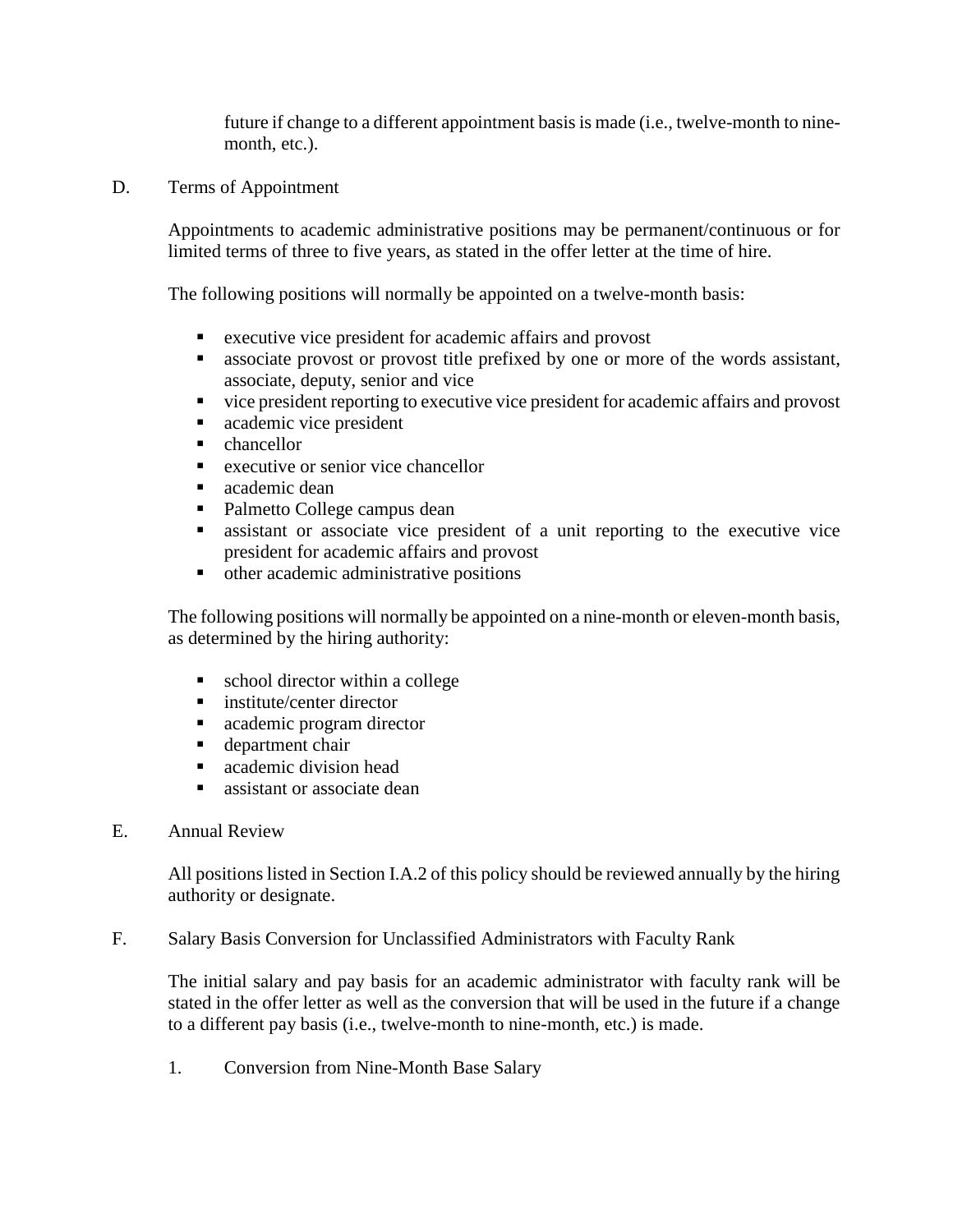If a nine-month faculty member is selected for an administrative appointment at a different pay basis, the salary will be converted using the following formula: Ninemonth salary  $*(\# \text{ of months in new basis})/9$ .

2. Conversion to Nine-Month Base

If an administrative employee with faculty rank is initially hired on a pay basis other than nine months and is returning to a nine-month basis, the new salary will be determined using the reverse ratio with which their salary was initially determined or using the following formula: Current Salary \* 9 / (# of months in current basis).

3. Administrative Salary Supplements

Administrative salary supplements, if any, are for the administrative duties of the position and are not included in the base salary prior to conversion. The use of administrative supplements is not required, nor is a given level of administrative supplement mandatory. Salary supplements must be approved in advance by the USC Division of Human Resources and the South Carolina Office of Human Resources. The offer letter should clearly state the amount of the supplement, the conditions for receiving it, and the duration of the supplement. When the administrative duties are no longer part of the job, the hiring authority will submit the appropriate request to have the salary supplement removed.

G. Required Documentation

All faculty appointments must meet the guidelines below before the hiring process is completed.

- 1. Non-U.S. Citizens: If the proposed offer of employment will be to a known non-U.S. citizen, the Office of International Support for Faculty and Staff (ISFS) must be contacted prior to extending a verbal or written offer to ensure adherence to all federal and state regulations regarding the hiring of non-U.S. citizens.
- 2. Job Reference, Background and Credit Checks: A job reference and criminal background check must be conducted for the final candidate for an academic administrative position at any level. A credit check is also required for officers of the University, senior administrative personnel and staff handling University funds.

An acknowledgement and authorization for the background check to be conducted must be signed by the final candidate and sent to the Division of Human Resources prior to the completion of the final hiring documents. All academic administrative hires are contingent upon satisfactory results from the job reference check, criminal background check and credit check (if applicable). See University Policy HR 1.90 Job Reference and Background Checks.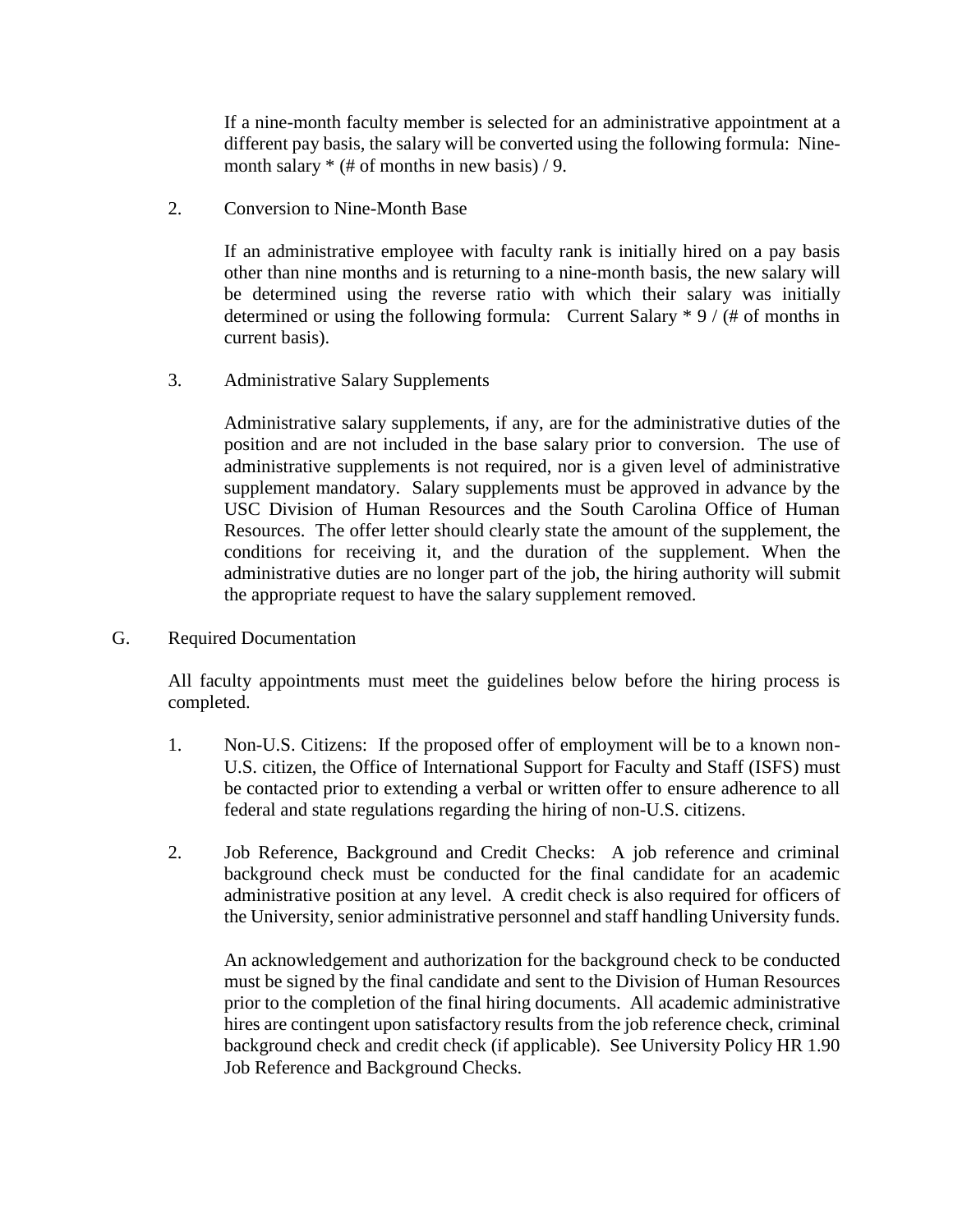- 5. Letters of Reference: All academic administrative hires require three letters of reference. The letters must be received by the hiring authority before the job offer is made.
- 6. Written acceptance: The final candidate's signed acceptance of offer of employment must be received by the hiring authority prior to the completion of the final hiring documents or date of employment.
- 7. The Electronic Verification of Employment Eligibility (E-Verify): Federal Law requires that all employers verify the identity and employment eligibility of all new employees (including U.S. citizens) within three days of hire. Employers are required to complete a Form I-9, and employees must provide employers with documents establishing both identity and eligibility to work in the United States.
- H. Maintenance of Official Search File

The office of the hiring authority or its designee has responsibility for the maintenance of the official search file for each position, including all materials submitted by applicants, documentation of advertisement when applicable, all search committee documents including meeting minutes when applicable, a summary of the internal search process and participants when applicable, and any other documents related to the search. This file should be maintained for three years. In cases where a search process included known non-U.S. citizens as applicants, the file should be maintained for 6.5 years.

## III. Related Policies

See also:

USC Columbia *Faculty Manual* USC Palmetto College Campuses *Faculty Manual* USC Aiken *Faculty Manual* USC Beaufort *Faculty Manual* USC Upstate *Faculty Manual* University Policy ACAF 1.00 Recruitment and Appointment of Tenured, Tenure-Track and Non-Tenure-Track Faculty University Policy ACAF 1.24 Selection and Appointment of Department Chairs University Policy EOP 1.00 Equal Opportunity and Affirmative Action University Policy EOP 1.04 Non-Discrimination Policy University Policy HR 1.24 Appointment, Transfer, Promotion of Classified, Research Grant, Time- Limited or Unclassified Staff Employees University Policy HR 1.90 Job Reference and Background Checks University Policy UNIV 2.00 Freedom of Information Policy